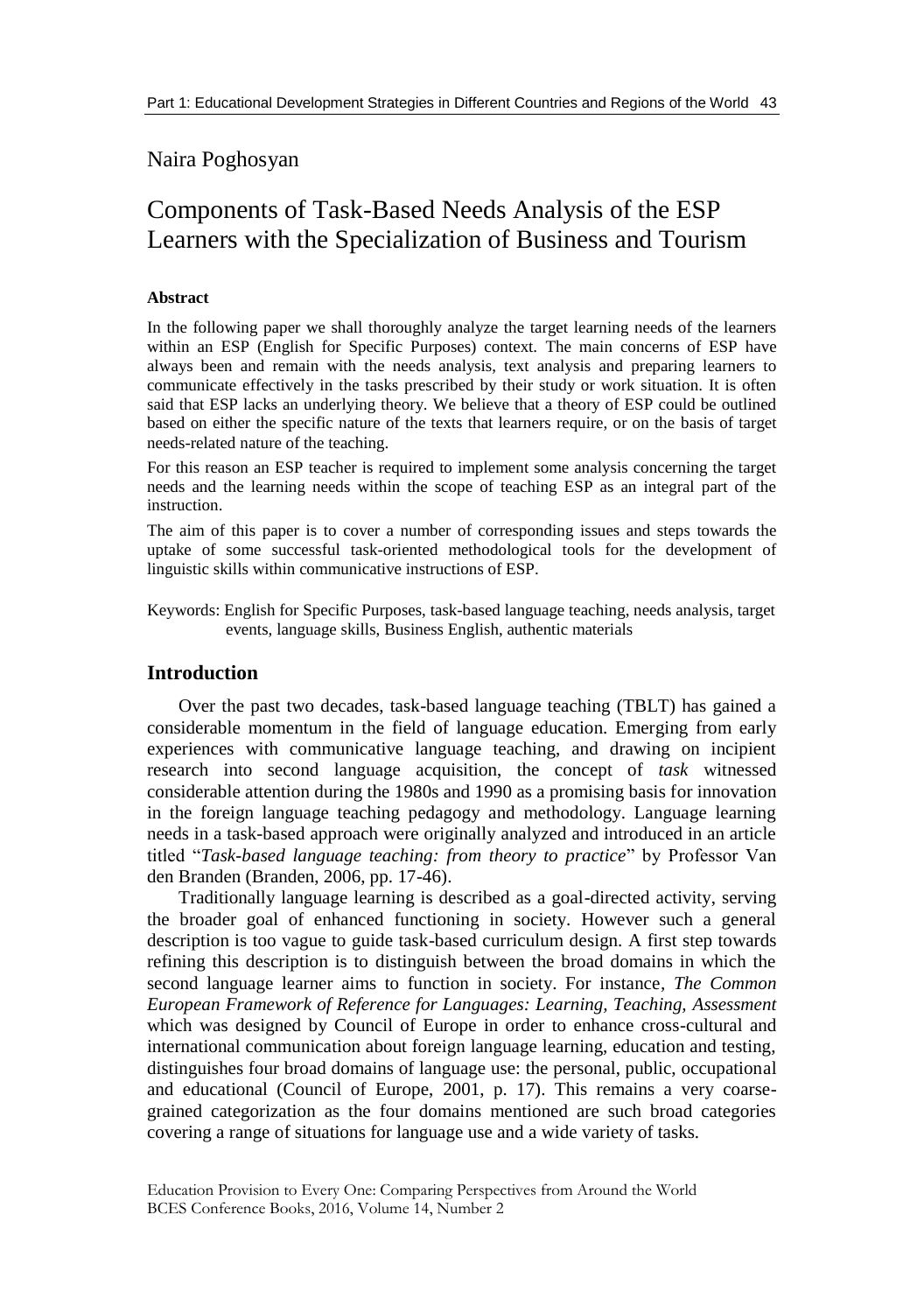Empirical research into the language learning needs of particular groups of learners or individuals reveals that needs are learner- or group- specific, that they are tied to local contexts and may change over time. Listing individual learner needs may be theoretically sustainable, but in most parts of the world language education, particularly languages for specific purposes (LSP) education has to be organized to suit the target language learning needs in order to remain affordable and practicable. This naturally implies that the seemingly infinite diversity of individuals' language learning needs will have to be re-clustered into a workable number of needs profiles.

English for Specific Purposes (ESP) first came to prominence in the 1970s. It came about largely in response to the increasing numbers of overseas students going to pursue university studies in the UK and other metropolitan countries. There emerged a huge call for courses to meet the immediate needs of students to enable them to pursue their subject studies in English. Since then ESP has lost some of its early luster, and has witnessed the hiving off of the English for Business and English for Academic Purposes as largely independent focuses. In contrast to General English Courses, which perhaps unfairly are labelled as "English for No Obvious Purpose", in ESP courses the purpose for learning the language is paramount and relates directly to what the learner needs to do in their vocation or job. It follows that finding out about and analyzing the needs of the students is vital in ESP teaching. In fact one of the main contributions of ESP to the wider world of English language teaching (ELT) has been the development of thorough needs analysis.

Before starting a needs analysis procedure it is important to know as much as possible about the learning situation of the students. In particular:

- Is it an intensive course (concentrated into one period of time) or an extensive course (spread out over a long period of time)?
- Is it assessed or not assessed?
- Is it meeting immediate needs (learners are working and studying in parallel) or delayed needs (students are pre-experience and will be working on the specialism sometime in the future)?
- Is the group homogenous or heterogeneous? For example, are they all at the same level of English? Do they all have the same level of knowledge and involvement in the specialism?
- Is the course designed by the teacher or the institution negotiated with the learner (Harding, 2007, p. 17)?

Once the ESP teacher has got these points clear, s/he can start to work on the particular needs of the ESP learners afterwards. There are some aspects of a needs analysis procedure, which should be taken into a consideration initially by the ESP teacher:

- 1. "Knowing the subject" testing your knowledge by involving the students and then going on to build a needs analysis together.
- 2. "I need to read to/for… statements" a variety of ways of approaching needs analysis.
- 3. "Creation of authentic materials bank" ways of gathering authentic material.
- 4. "Identifying target events" to design a detailed framework for the whole ESP course.

An ESP teacher should familiarize herself with the subject of the specialism of the students at the start of the course, so as to more easily identify their needs, to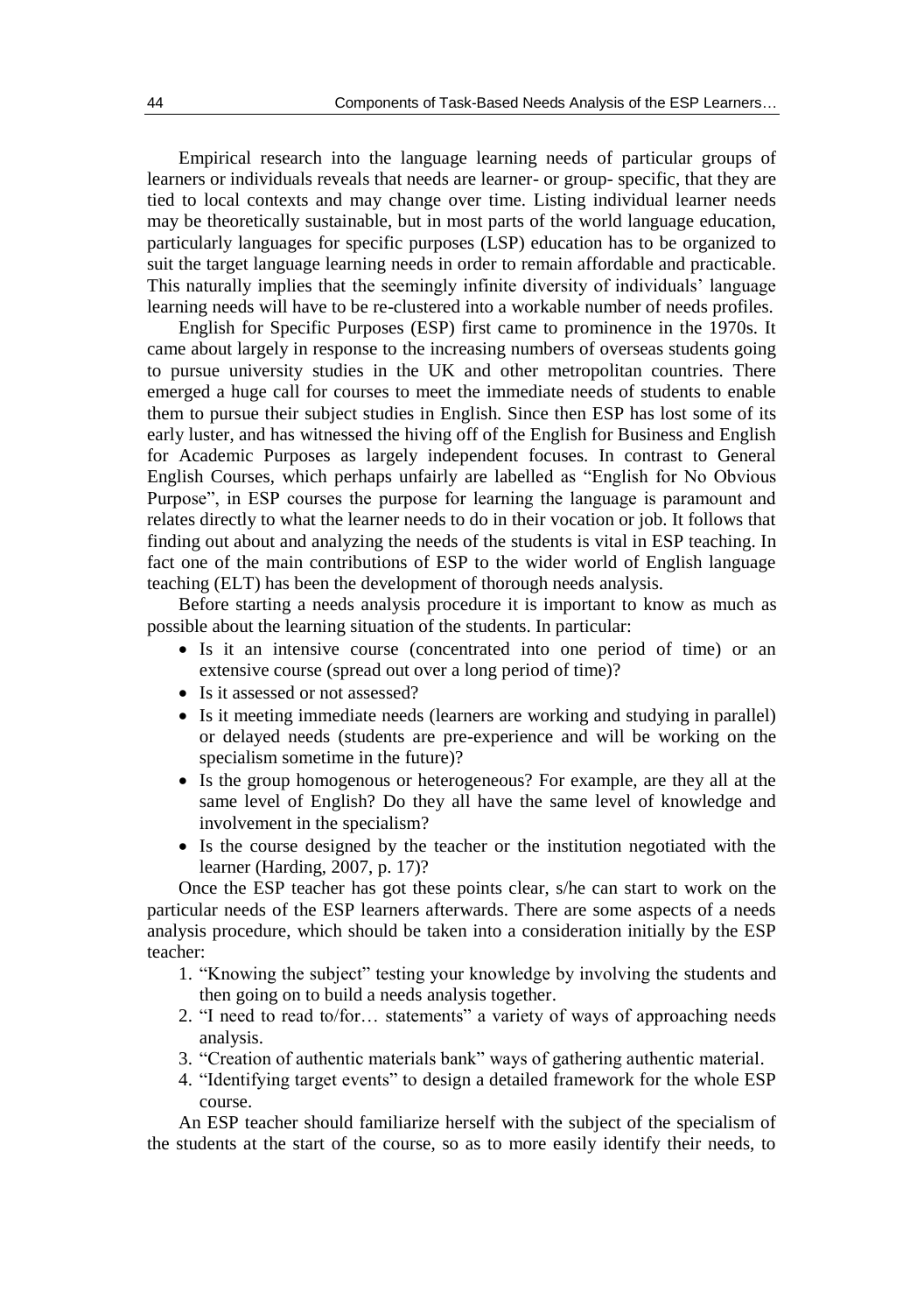show the students that she is interested in and knowledgeable about their subject. It is the task of the ESP teacher to make a research and find answers to the following basic questions:

- What does the job specialism involve? What subjects do the students usually study at school?
- What qualifications are there in the specialism? What different jobs are covered by the specialism?
- What is the workplace like? What possible career paths are there?
- In what situations will English be used? What language skills (reading, listening, writing or speaking) will be mostly used?
- What materials and resources are used?

Moving on in this procedure the next basic step should be investigating more conventional needs of the ESP students with the help of a worksheet which will help them to think of the features of their specialism in some detail. The aim of the following worksheet is to discover the students' needs for the course and to involve the learners in the creation of their own needs analysis. The worksheet can be transferred to any specialism by adjusting the balance between topic, function and skill.

The worksheet includes the following questions:

- 1. **Which Business English topics would you like to study?**: business news, market trends, management, marketing, advertising, sales, business English for social purposes, company structures, information technology, law, trade, globalization, leadership, recruitment and human resources, banking and finance, ethics in business, economic policies, production, cross-cultural awareness, time management, setting goals.
- 2. **Which of the following functions do you need to practice in English?**: telephone English, meetings, introductions, small talk, welcoming a visitor, negotiations, presentations, interviewing, making decisions, arranging schedules and appointments, making travel arrangements, describing processes, making suggestions, offering praise, complaints, asking permission, asking for advice, agreeing/disagreeing, persuading, clarifying and interrupting, summarizing, obtaining information.
- 3. **Which Business English skills would you like to improve?**
- **Speaking**: public speaking, describing things when you don't know the exact word, staying on a topic, persuasive questioning, dealing with communication problems.
- **Writing**: reports, taking notes on talks, memos, messages, emails, business letters, cover letters and CVs, forms: applications, proposals, invoices.
- **Listening**: to radio, TV and internet broadcasts, for the main idea, key points, to natural speech, to people from non-English speaking countries.
- **Reading**: reports, correspondence, articles, journals, abstracts and trade publications, quick reading for specific information and key points (Harding, 2007, p. 20).

The ESP learners are invited to rate each item on the worksheet from 1 to 5. Most important as 5, the least important as 1. So they complete the form and send it back to the ESP teacher.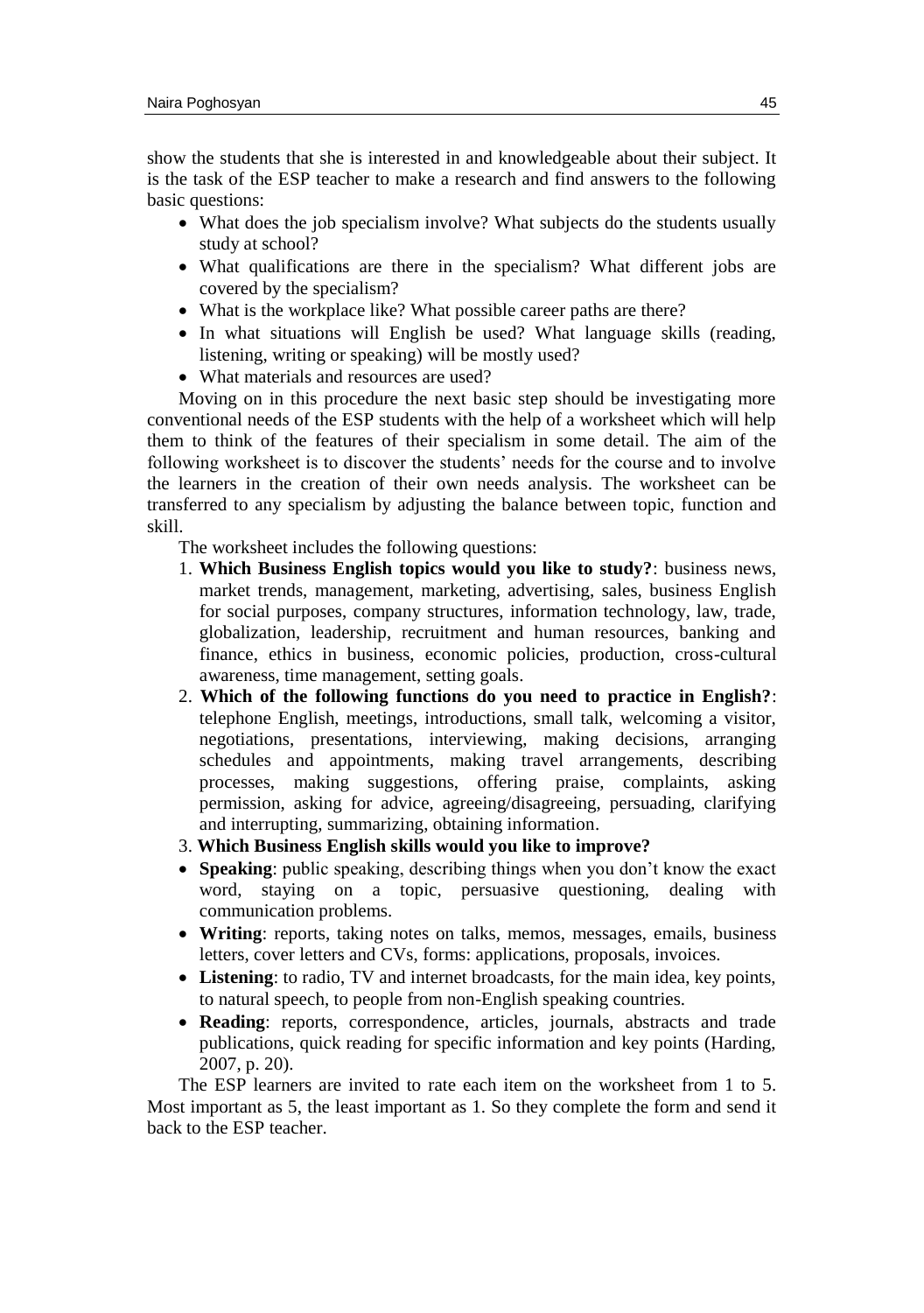As a notional-functional approach, task-based language teaching is mostly based on the performance of certain assigned tasks. For that reason it is important for an ESP teacher to investigate the functional platform of the ESP learners in their specific field of specialization to be able to successfully implement task- based ESP teaching later during the course.

To identify the functional language that students need in their specialisms, the teacher can prepare a series of function cards, writing different functions on a piece of a paper or a card. For example*: greeting a colleague, introducing yourself, asking for information, giving information, giving orders, giving advice, asking for help and advice, explaining rules, explaining where something is, explaining a process or procedure, making a suggestion, putting forward a formal proposal, asking for clarification, interrupting, inviting someone to do something, making an offer, congratulating, apologizing, dealing with a complaint, etc.* 

Students take turns to take a card with one of the above-mentioned functions from the top of the pile, and then they have to say whether the function is used in their specialism or not. If yes, they are invited to provide a situation, when it is used. So, the identified functions should be included in the syllabus and course plan to avoid later errors and to work on appropriate language areas.

The second fundamental phase of a task based needs analysis will be to identify the texts used in the specialism and the particular reading skills needed, which will then help the ESP teacher to select appropriate texts and write appropriate tasks. Regalia of a variety of reading materials, for example, magazines, phonebooks, labels from tins, websites, forms, and timetables can serve as authentic materials bank. The task of the ESP teacher is to find out the subject – specific materials that the students will need to read for general understanding (to get the gist), for detailed understanding of everything in the text, for a specific piece of information, and for pleasure. Afterwards the teacher can hand out "I need to read statements" to the students and they will decide whether the statements there are true or false. The statement may include the following:

- I need to read for general understanding.
- I need to read in detail and understand the whole text.
- I need to read to find out particular pieces of information.
- I need to read and then write a similar text.
- I need to read and then explain the content to a colleague or customer.
- I need to read and then translate into my own language.
- I need to read aloud at the meetings and presentations (Harding, 2007, p. 26).

From the viewpoint of a task-based needs analysis, the answers to these statements will provide the ESP teacher not only with the right types of texts to be used in the course, but also the types of the tasks, that the teacher will need to set. The same procedure can be followed by the ESP teacher for the other language skills (listening, speaking and writing) to identify needs, types of text and interaction.

The purpose of an "authentic materials bank" creation is to establish an awareness of students' needs based on authentic materials that the students themselves bring in and contribute to the ESP course development, and assist the teacher with the course design. The teacher should also have awareness about the authorization right of using the authentic material provided by the students. To start this procedure the teacher should introduce the topic of types of communication: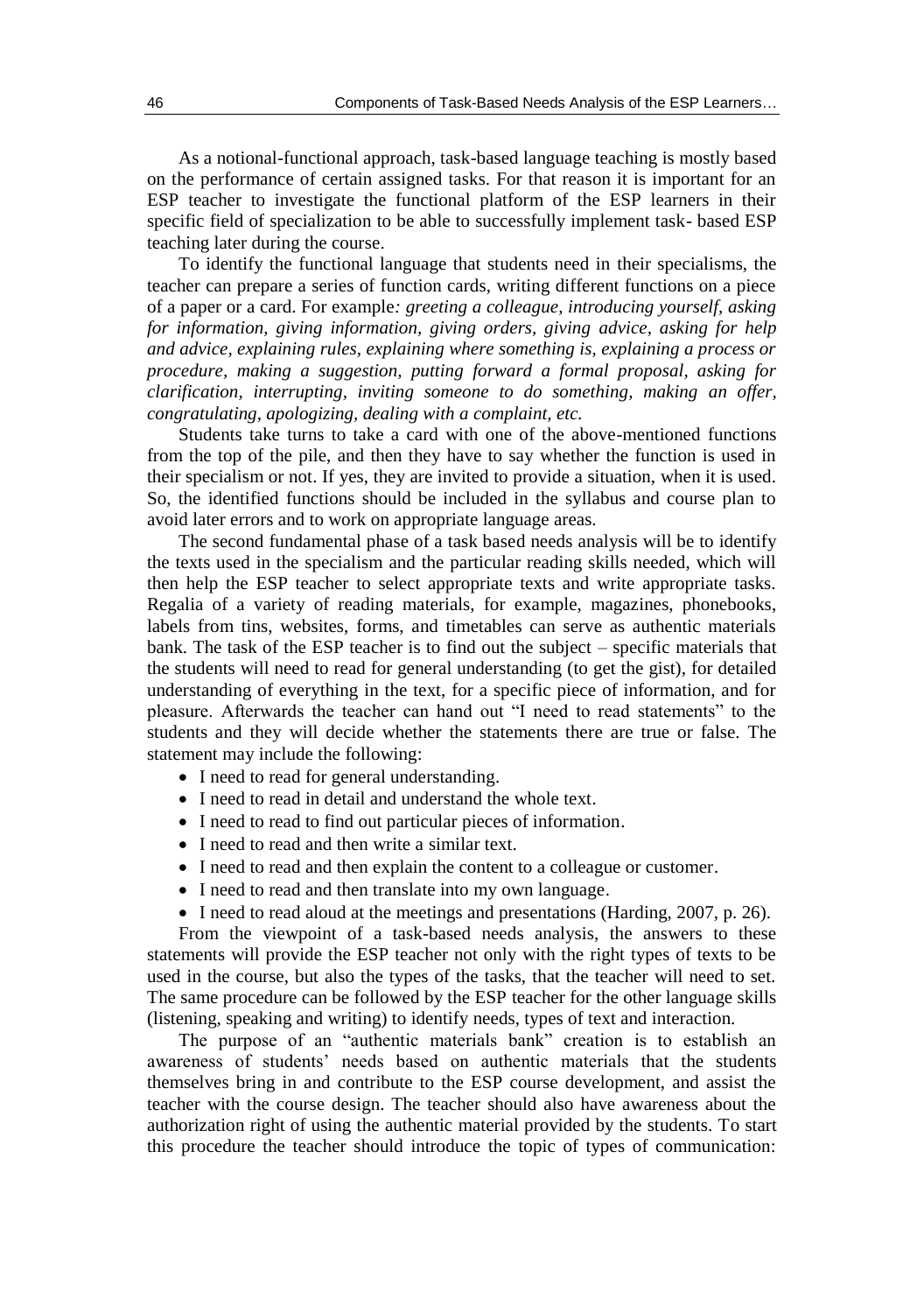How do people communicate in different jobs?: face-to-face, phone, email, memo, letter, report, invoices, etc. Which ones are used in their specialism? The teacher should get the students to bring some actual examples and complete the chart to show what s/he means by "authentic materials". The example of a hotel receptionist is introduced below:

- **Reading texts** computer reservation screens, forms in general, bills and invoices, etc.
- **Spoken situations** checking in/out a guest, dealing with enquiries and requests, handling complaints, liaising with colleagues, speaking on the phone**,** etc.
- **Listening needs**  understanding different accents, understanding phone messages, etc.
- **Writing needs**  completing forms, sending responses to enquiries, etc. (Harding, 2007, p. 28).

Apart from the initial set-up, this is not a single activity, but an ongoing source of reference during the course, to be used at regular times (depending on the course timetable).

The final stage of a task-based needs analysis is identifying target events in the specialty. The ESP teacher should carry out a comprehensive investigation of the target events to design a detailed framework for the whole ESP course, incorporating target events, skills areas, language work, materials and classroom activities and involving the students in the ordering and organization of the course. An example of a target event for a travel agent would be:

- Welcoming clients and making them feel relaxed.
- Writing emails to confirm booking arrangements.
- Booking airline tickets through a CRS (computerized reservations system), etc.

The teacher with her students is automatically engaged in the creation of a chart of the target events. Once the chart is ready, it becomes a valuable document throughout the course. So, the limited range of specific target events are introduced and analyzed with their multiple component descriptions in a chart, where each target event looks like the following:

- **Target event:** Welcoming clients and making them feel relaxed.
- **Skill:** speaking.
- **Function:** welcoming, being polite, making offers.
- **Language area:** indirect question forms: Would you like?
- **Interaction:** teacher presentation, dialogue, role-play.
- **Related areas:** identifying client's needs, customer service.

As it stands, this activity is very lengthy, time-consuming and on-going. In many situations this will not be the case as there may be a pre-existing course plan and an externally imposed syllabus. Nevertheless, the basic activities described in this paper can be used to test any such plans and syllabuses and make sure they are meeting the true needs of the ESP students.